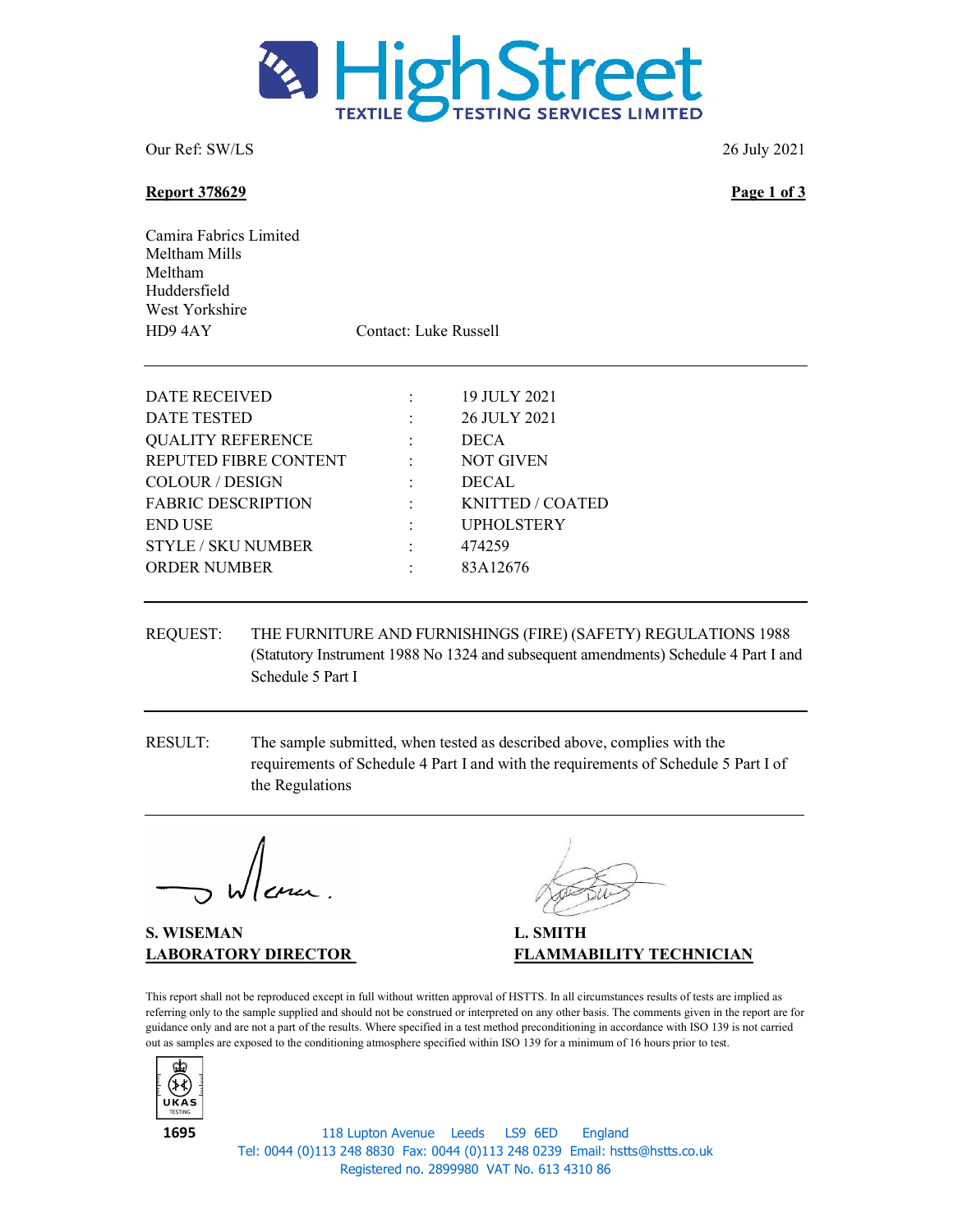

Our Ref: SW/LS 26 July 2021

#### Report 378629 Page 2 of 3

# THE FURNITURE AND FURNISHINGS (FIRE) (SAFETY) REGULATIONS 1988 (Statutory Instrument 1988 No 1324 and subsequent amendments) Schedule 4 Part I and Schedule 5 Part I

The Regulations specify two methods of test for examining the ignitability properties of fabrics for use in domestic furniture as defined within the Regulations, both based on "Ignitability by smoker's materials of upholstered composites for seating" (BS 5852: Part 1:1979). These tests are (a) the 'cigarette' test as modified by Schedule 4 Part I of the Regulations and (b) the 'match' test as modified by Schedule 5 Part I of the Regulations.

## Procedure

Specimens of 'Deca' were tested in the as received condition as requested by the client. The specimens were mounted over fillings of non-flame-retardant polyurethane foam with a density of approximately 20-22  $\text{kg/m}^3$ .

The cigarette test is an indicative test only as it is intended that the test is performed on the actual upholstery composite, details of which are not always known to the cover fabric supplier.

Tests were made in accordance with BS 5852: Part 1: 1979 after being conditioned for 72 h in indoor ambient conditions and then 24 h at the following conditions: Temperature (20  $\pm$  5) °C and relative humidity  $(50 \pm 20)$ %.

# **Requirements**

| Ignition Source 0 | No flaming; No progressive smouldering one hour after the placement of the |
|-------------------|----------------------------------------------------------------------------|
| (cigarette test)  | cigarette.                                                                 |
| Ignition Source 1 | All flaming and progressive smouldering to cease within 120 sec of removal |
| ('match' test)    | of the ignition source.                                                    |